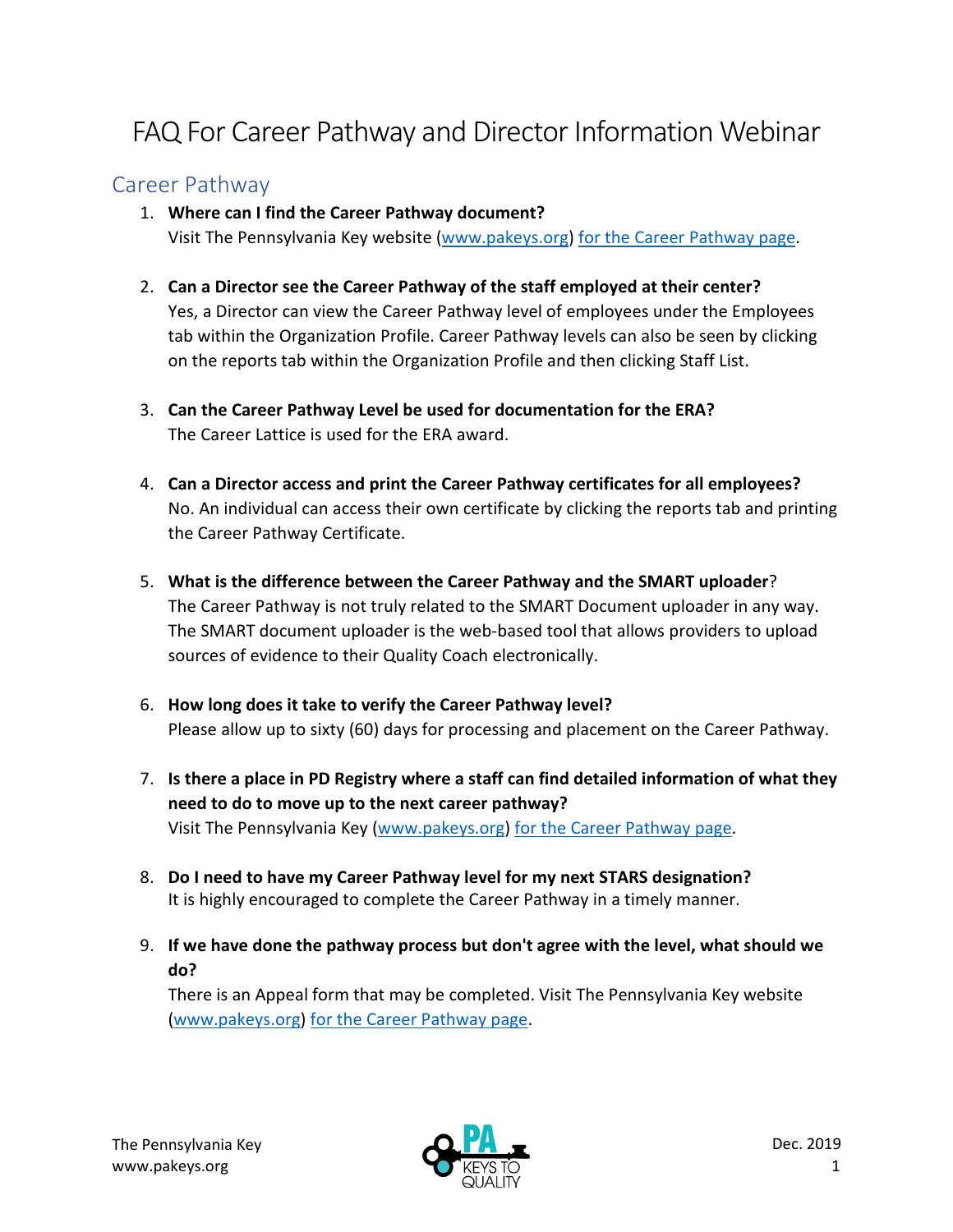# **Transcripts**

- 1. **Can a Director upload transcripts for their staff?** No. Each person must complete their own profile and upload their transcripts for Career Pathway level placement.
- 2. **Do the transcripts need to be official or can they be unofficial?**  They may be copies of the official transcript.
- 3. **How do you handle confidentiality regarding transcripts with social security numbers?** An individual may black out the SSN. If a transcript is reviewed and the SSN is visible, one of The PD Registry's Data Verification Specialists will black out the SSN and reupload the transcript.
- 4. **How can staff update a transcript as they continue their education?** An individual may submit an updated transcript once they have already been placed on the Career Pathway, but it is not be reviewed until the Career Pathway expires in a year and the individual submits the Career Pathway for a review.
- 5. **Will grades affect a career lattice decision?** Yes, only grades of C's or better are counted if ECE credits are counted for placement on the Career Pathway.

# Employment

- 1. **Is there a way to enter work history for centers that are no longer in operation?** You may enter the MPI number to see if the facility is located in the registry. If it is not, you will not be able to add the facility.
- 2. **How do I change a position of a staff person?**

If a staff member changes their position/role, the staff member will have to go into employment and end date their old position and click "Add Employment" to add a new position and start date.

3. **How can I correct a staff person's start date?**

A Director cannot change a person's start date. The Director can go into the Employee list and update the status and mark it "denied." The individual will have to add employment again and re-enter the date. Once they do this, they may delete the incorrect employment listed previously. The Director will then verify start date.

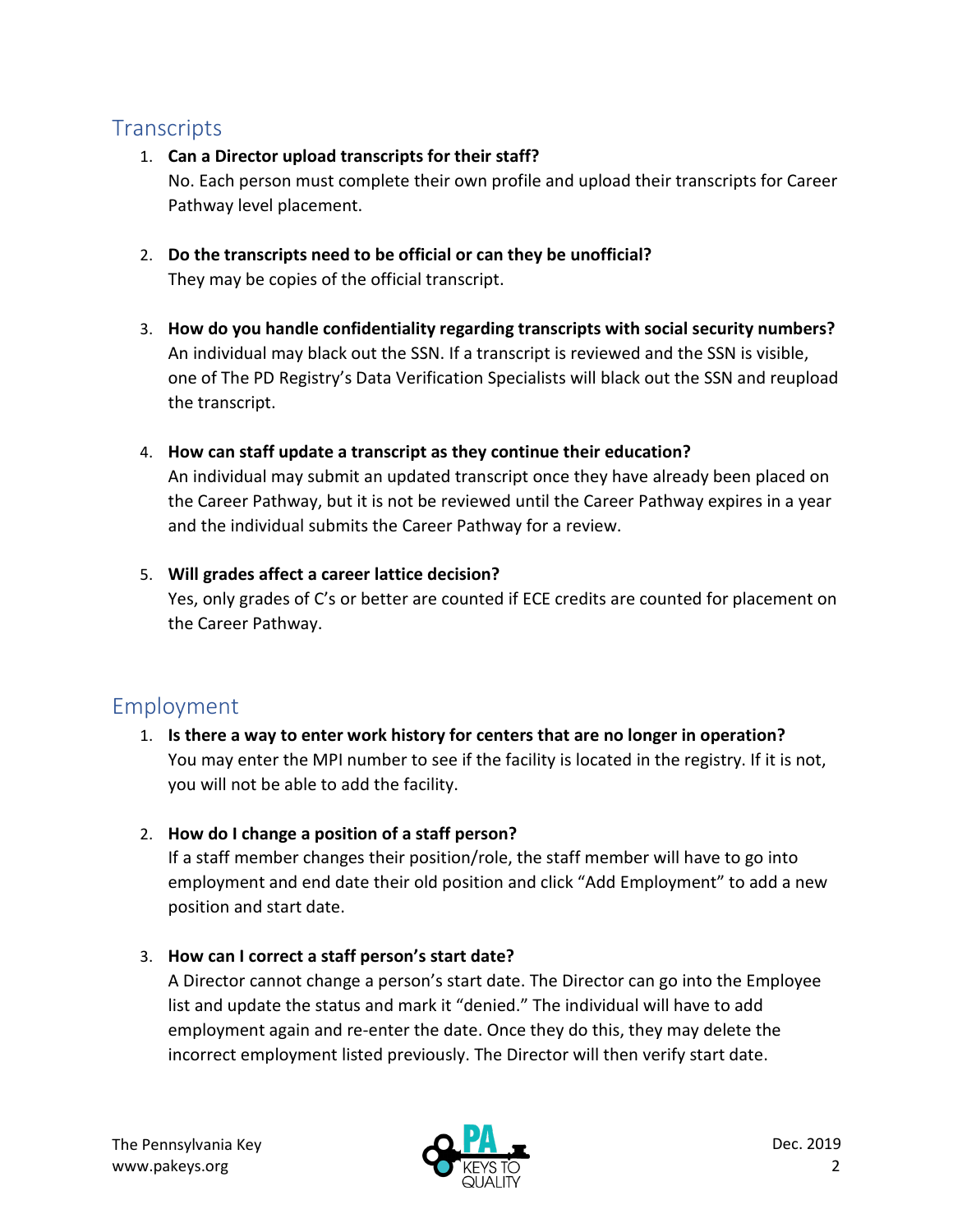#### 4. **Why is it asking me for an end date of my position?**

This section is entered when you are no longer employed at the program.

### Personal Information

1. **I am trying to add my PPID number, but the system won't let me add it. What do I do?** If you have previously entered your personal information, you cannot add your PPID number. Contact [registry@pakeys.org](mailto:registry@pakeys.org) with your PPID number and a team member will add it for you.

## **Training**

- 1. **We need certificates for my employees because we are required to show proof of 40 hours of training per year. How do we access them?** Certificates are no longer issued. The official document for proof of training completions is The Professional Development Learning Record located under the reports tab.
- 2. **What do you do if a training you attended is not showing up on the Professional Development Learning Record?**

You may contact the instructor by the email that is posted on the events details. You may also contact [registry@pakeys.org](mailto:registry@pakeys.org) with your name, Registry ID, and training name.

- 3. **I have staff that have completed the WIDA self-paced training and it says not verified. Who do I contact because a trainer is not listed?** You may contact [registry@pakeys.org.](mailto:registry@pakeys.org)
- 4. **Are the trainings taken through the PD Registry accepted by DHS for the 6 credits we have to do yearly?** Yes. All trainings in the PD Registry are PQAS approved.
- 5. **If a staff took a training but never completed the evaluation so the training is not verified, is there another way to get the certificate or proof of training?** Evaluations are not required to receive credit for the training, but it is highly recommended to complete the evaluation for feedback.
- 6. **Is there any other PD that can link to the Registry besides Better Kid Care?** Yes. The PD Registry offers many national online courses. You may search the course catalog for these courses.
- 7. **What if training is not a PA Key approved training, but an in-house training or video training? How do we count this training?**

Only trainings in the PD Registry are eligible for PQAS training hours.